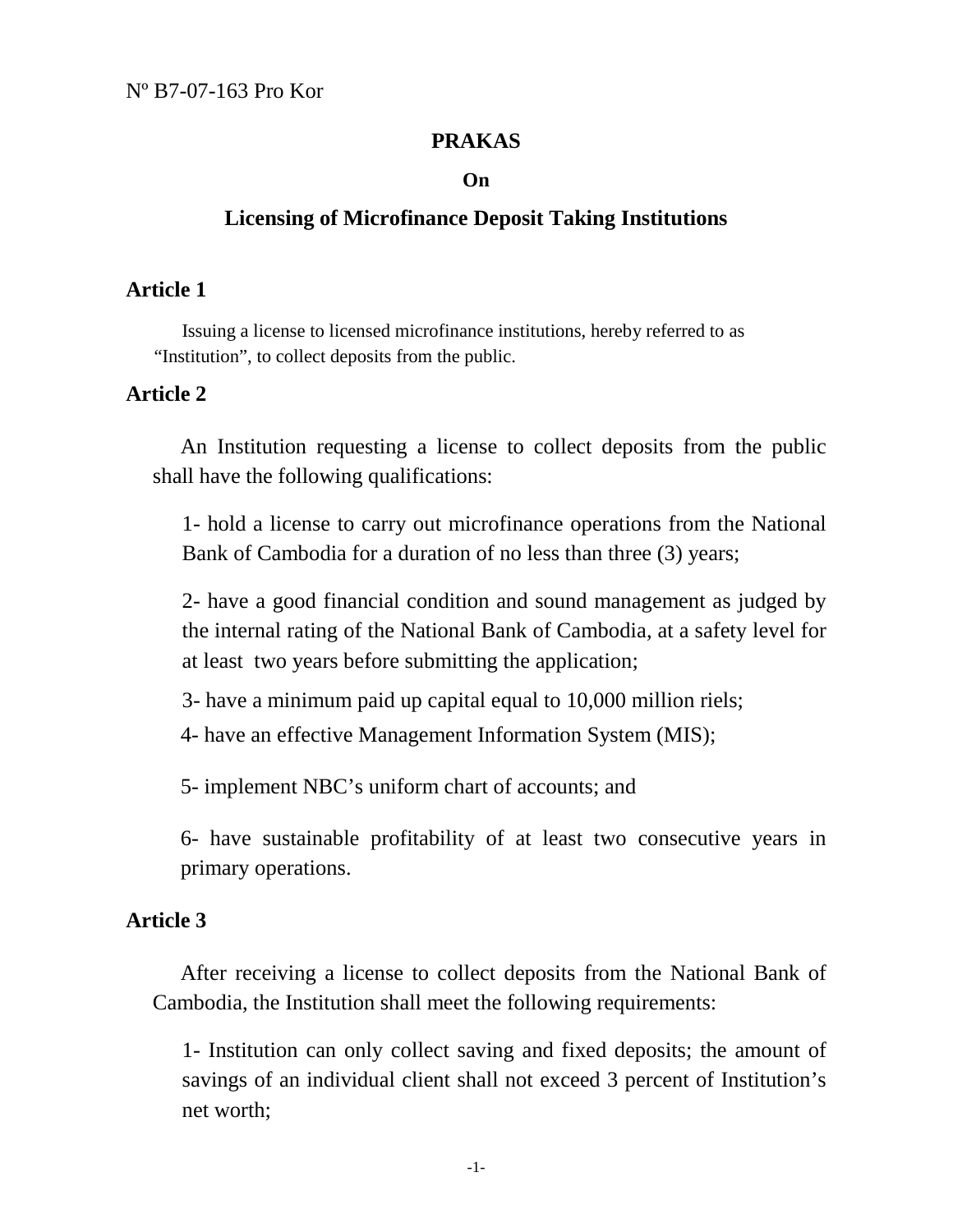2- Institution cannot lend to an individual client at a rate exceeding 2 percent, nor to a group of related clients at a rate exceeding 3 percent of Institution's net worth;

3- Institution shall maintain at all times a solvency ratio of no less than 15 percent of the Institution's net worth;

4- Institution shall have a liquidity ratio of at least 50 percent;

5- Institution shall permanently deposit the capital guarantee of at least 10 percent of its registered capital into an account maintained with the National Bank of Cambodia; and

6- Institution shall deposit the reserve requirement of at least 8 percent of its client deposits into an account maintained with the National Bank of Cambodia.

## **Article 4**

Institutions that want to collect deposits from the public shall apply to the National Bank of Cambodia for a separate license to complement their existing license for collecting deposits from the public. Based on the qualifications mentioned in Article 2 of this Prakas, the National Bank of Cambodia will make the judgment on issuing a license to collect deposits from the public. The License to collect deposits shall be disclosed to the public at all times in tandem with the existing license.

## **Article 5**

Any Institution not having a license to collect deposits, and any other microfinance operators, are not allowed to collect deposits from the public.

### **Article 6**

Institutions and other microfinance operators that are not in compliance with this

Prakas will be penalized according to Article 52 of the Law on Banking and Financial Institutions.

### **Article 7**

Second sentence of an Article 2 of Prakas B700-06 dated January 11, 2000, on the Licensing of microfinance institutions that permitting microfinance institutions to provide saving service is hereby repealed; and any other contents in the same Article remain valid.

### **Article 8**